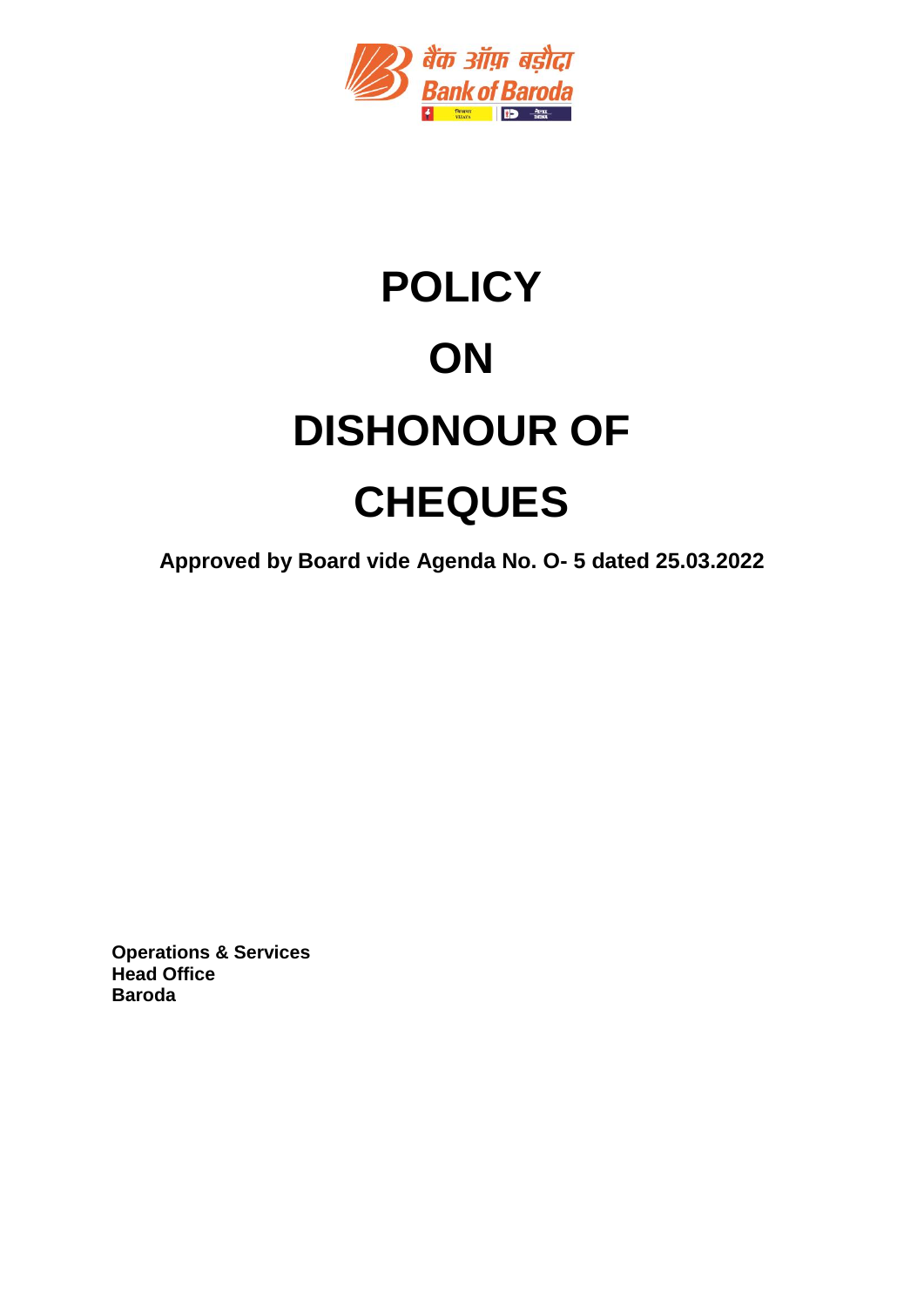

# **POLICY ON DISHONOUR OF CHEQUES**

## **A. Scope:**

The policy is based on the guidelines advised by RBI vide their circular letter No. DBOD.BC.Leg.113/09/ 09.12.001/2002-03 dated 26<sup>th</sup> June, 2003, for dealing with the procedure for dishonoured cheques for Rs. 1 Crore and above and vide circular no. RBI/2009-10/213, DBOD. NO. Leg.BC.59/09.07.005/2009-10 dated November 9, 2009 containing guidelines for dealing with incidents of frequent dishonor of cheques of value less than Rs.1 crore and frequent dishonor of NACH/ ECS Mandates and Master Circular on Customer Service in Banks dated 1st July 2015.

#### **B. Guidelines on Dishonour of Cheque**

#### **i. Return / dispatch of dishonored cheques**

- **1.** The paying branch should return dishonored cheques presented through clearing houses strictly as per the return discipline prescribed for respective clearing house in terms of Uniform Regulations and Rules for Banker's Clearing Houses. The collecting bank on receipt of such dishonored cheques should dispatch it **immediately** to the payees /holders.
- **2.** In relation to cheques presented directly to the paying bank for settlement of transaction by way of transfer between two accounts within the bank, it should return such dishonored cheques to the payees /holders **immediately**.
- **3.** Cheques dishonored for want of funds in respect of all accounts should be returned along with a memo indicating therein the reason for dishonor as "**Opening Balance Insufficient***"*

#### **ii. Action on dishonored cheques:**

Head Office monitors the incidence of dishonoring of cheques for Rs.1.00 crores and above through the Statements annexed as per Annexure - 1 (Part A-1 & A-2) and Annexure - 2 (Part B-1 & B-2).

(Data for cheque return is fetched from Data Warehouse for Part A-1)

#### **iii. Dealing with incidence of frequent dishonor:**

**1.** With a view to enforce financial discipline among the customers in the event of dishonor of cheque valuing Rs.1.00 crore and above drawn on a particular account of the drawer on 4 occasions during the financial year for want of sufficient funds in the account, no fresh cheque book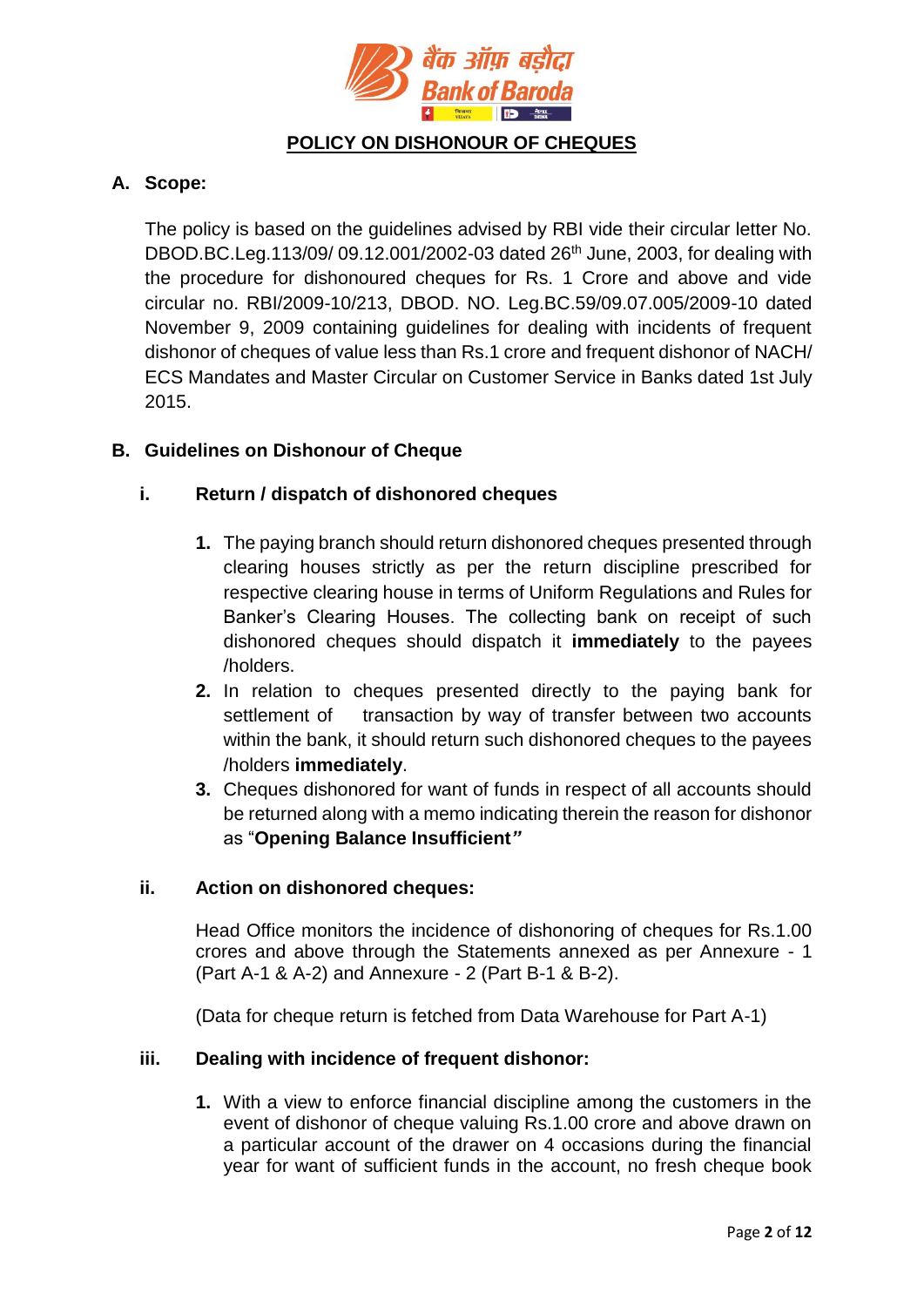

would be issued. Also, the bank may consider closing of account at its discretion. However, in respect of advances accounts such as Cash Credit account, Overdraft account, the need for continuance or otherwise of these credit facilities to these accounts should be reviewed by appropriate authority higher than the Sanctioning authority.

- **2.** The condition mentioned at (1) above in relation to operation of the existing accounts, bank's branches should, at the time of issuing new cheque book, advise the constituents suitably.
- **3.** When a cheque is dishonored for a third time on a particular account of the drawer during the financial year, bank should issue a cautionary advice to the concerned constituent drawing his/her attention to aforesaid condition and consequential stoppage of cheque facility in the event of cheque being dishonored on 4<sup>th</sup> occasion on the same account during the financial year. Similar cautionary advice may be issued if a bank intends to close the account.

#### **iv. Evidence in respect of dishonored cheques**

Cheque return memo should be issued mentioning return reason code and particular reason in case of dishonoured cheques for the purpose of adducing evidence to prove the fact of dishonor of cheque on behalf of a complainant ( i.e. payee / holder of a dishonored cheques ) in any proceeding relating to dishonored cheque before a Court, Consumer Forum or any other competent authority.

#### **V. Return of dishonour of Cheque:**

Recommendation of the Goiporia Committee on return / dispatch of the dishonoured cheque to the customer promptly, without any delay, in any case within 24 hours have been adopted and accordingly cheques will be returned as under:

- 1. Return cheques must be properly entered in the "Cheques Return Register" for dishonor of cheques or maintained in the system.
- 2. The paying branch should return dishonored cheques presented through clearing houses strictly as per the return discipline prescribed for respective clearing house in terms of Uniform Regulations and Rules for Banker's Clearing **Houses**
- 3. The collecting branch on receipt of such dishonored cheques should dispatch it immediately to the payees / holders in any case within a maximum period of 24 hours. If there is holiday on the next day, than on the first day when bank branch reopens after holiday*.*
- 4. In relation to cheques presented direct to the paying branch for settlement of transaction by way of transfer between two accounts within the Bank, it should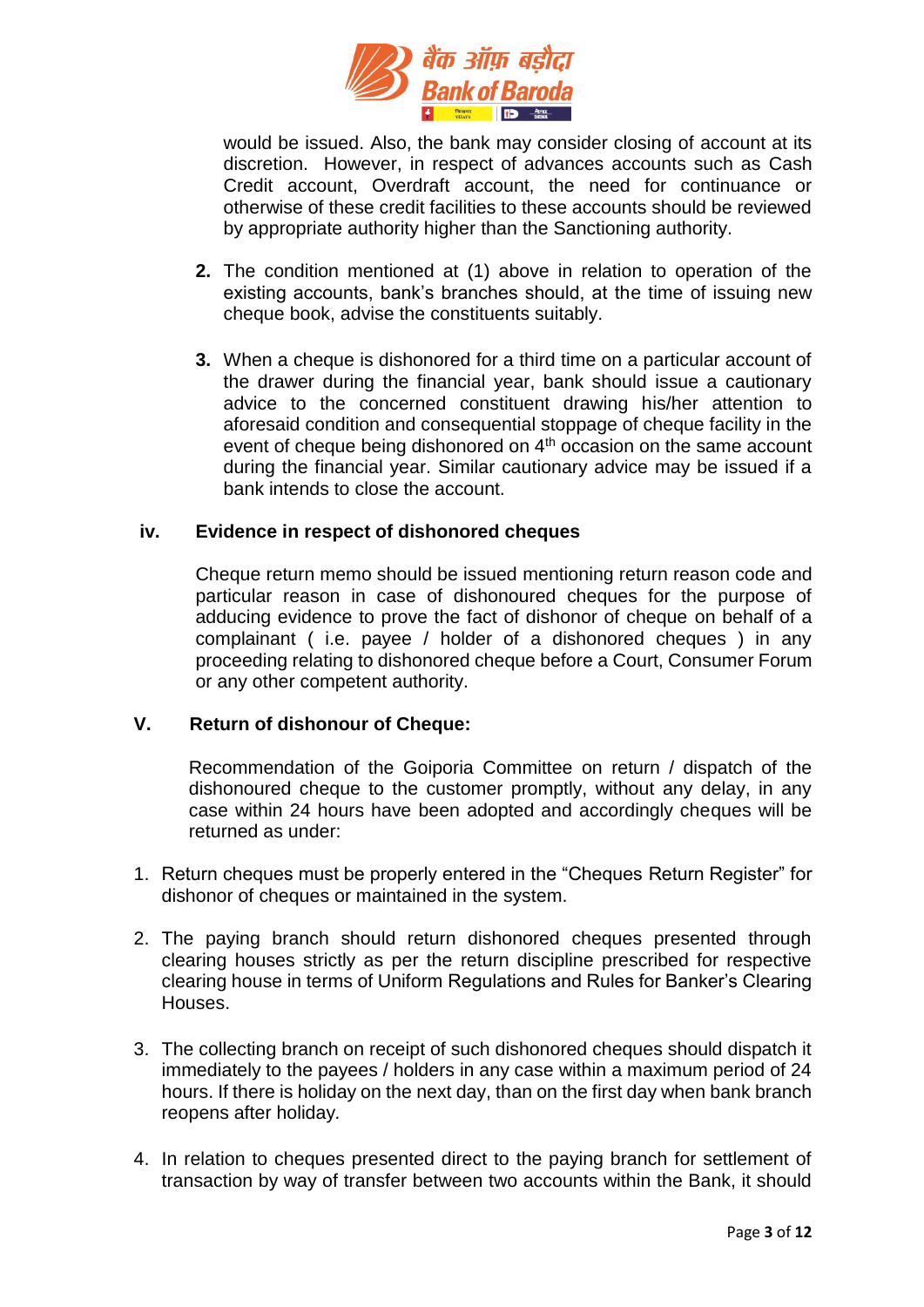

return such dishonored cheques to payees/holders immediately, in any case within 24 hours.

- 5. Dishonoured cheques should be returned along with a memo signed by bank official indicating the reason for dishonor.
- 6. **Cheques received in Inward Clearing (drawn by our customers and presented by other banks in collection at MICR/NON-MICR/CTS centres will be honoured on the basis of clear opening balance available in the account**. Cheques dishonoured for want of funds in respect of all accounts should be returned along with a memo signed by bank official indicating the reason for dishonour as **"Opening Balance insufficient" and Date of Return.**
- 7. Data in respect of cheques drawn in favor of stock exchanges and dishonored should be consolidated separately irrespective of the value of such cheques as a part of MIS relating to broker entities and be reported to their respective Regional office. The Regional Offices report the data received to Head Office for apprising the Audit Committee of the Board as per format given in the Annexure to the policy.
- 8. Branches to ensure to maintain complete and proper record of the dishonored instruments and preserve the relevant records, as per extant guidelines applicable for record maintenance i.e. 10 years – for production of the same on demand by Court, Consumer Forum or any other competent Authority including the dispatch and proof of delivery to the payee in cases wherever possible. Branches should extend full co- operation to Court / Consumer Forum / any other Competent Authority.
- 9. If such cheques are returned undelivered, the same should be kept in lock and key and preserved safely along with unopened postal cover with remark of post man for future reference..

#### **C. Procedural guidelines for action to be taken in respect of Dishonour of Cheques**

#### **C.1) for Rs.1 crore and above (drawn by our customer)**

- 1. With a view to enforce financial discipline among the customers, branches should stipulate a condition for operation of accounts with cheque book facility that in the event of dishonor of a cheque valuing Rs.1.00 crore and above drawn on a particular account of the drawer on 4 occasions during the financial year for want of sufficient funds in the account, no fresh cheques book would be issued. Also the branch may consider closing of the account at its discretion.
- 2. However, in respect of advances accounts such as Cash Credit account, Overdraft account, the need for continuance or otherwise of these credit facilities and the cheque facility relating to those accounts – where cheques valuing Rs.1 crore and above drawn on a particular account of a drawer are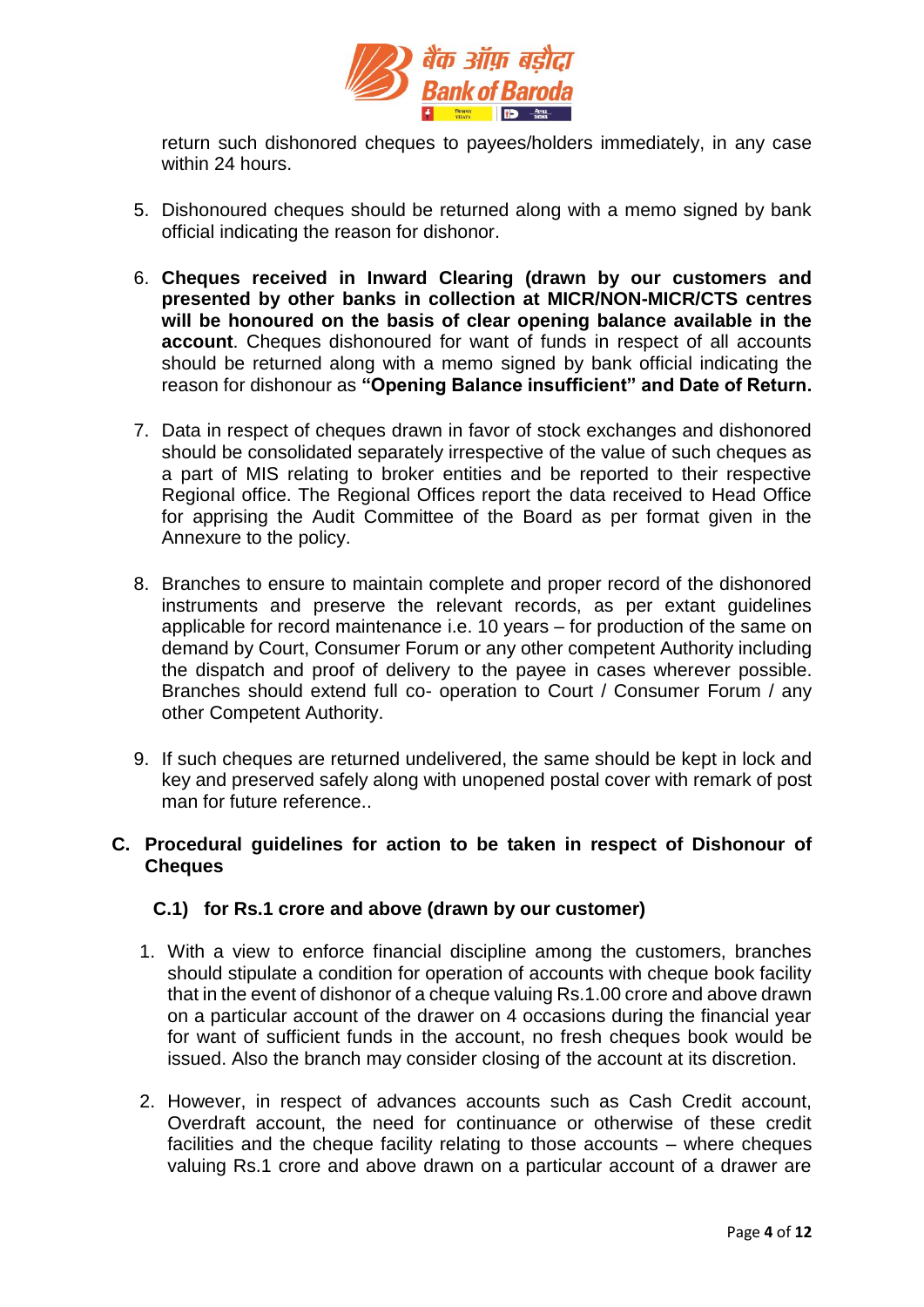

returned on 4 occasions during the financial year for want of sufficient funds in the account  $-$  is to be reviewed by appropriate authority higher than the sanctioning authority. Accordingly branches should incorporate such information in the credit / review proposal giving details of cheques returned, reasons, action taken etc. along with this provision of policy and RBI guidelines for suitable action by sanctioning Authority.

- 3. In relation to operation of existing accounts, branches should at the time of issuing new cheque book, advise the constituents of the condition. (Condition will be printed on cheque book with instructions to customer).
- 4. When cheques are dishonored for 3<sup>rd</sup> time on a particular account of the drawer during the financial year, branches should issue a cautionary advice to the concerned constituent drawing his/her attention to aforesaid condition and consequential stoppage of cheque facility in the event of cheque being dishonored on 4th occasion in the same account during the financial year. The branch may issue similar cautionary advice if the branch intends to close the account.

## **C.2 For below Rs.1 crore (drawn by our customer)**

- **1.** RBI has not advised any definition of frequent dishonour of cheques/ of value of less than Rs.1 crore. For the purpose of this policy, in any account, if there is an incidence of dishonor of cheques of less than Rs.1 crore on 6 occasions in a financial year for want of sufficient funds, this will be considered as frequent dishonor of cheques.
- **2.** Data in respect of cheques drawn in favor of stock exchanges and dishonored are to be reported separately irrespective of the value of such cheques.
- **3.** With a view to enforce financial discipline among the customers, branches should stipulate a condition for operation of accounts with cheque book facility that in the event of dishonor of a cheque valuing less than Rs.1.00 crore drawn on a particular account of the drawer on 6 occasions during the financial year for want of sufficient funds in the account, no fresh cheques book would be issued. Also the branch may consider closing of the account at its discretion.
- **4.** However, in respect of advances accounts such as Cash Credit account, Overdraft account, the need for continuance or otherwise of these credit facilities and the cheque facility relating to those accounts – where cheques valuing below Rs.1 crore and drawn on a particular account of a drawer are returned on 6 occasions during the financial year for want of sufficient funds in the account – is to be reviewed by appropriate authority higher than the sanctioning authority. Accordingly branches should incorporate such information in the credit / review proposal giving details of cheques returned, reasons, action taken etc. along with this provision of policy and RBI guidelines for suitable action by sanctioning Authority.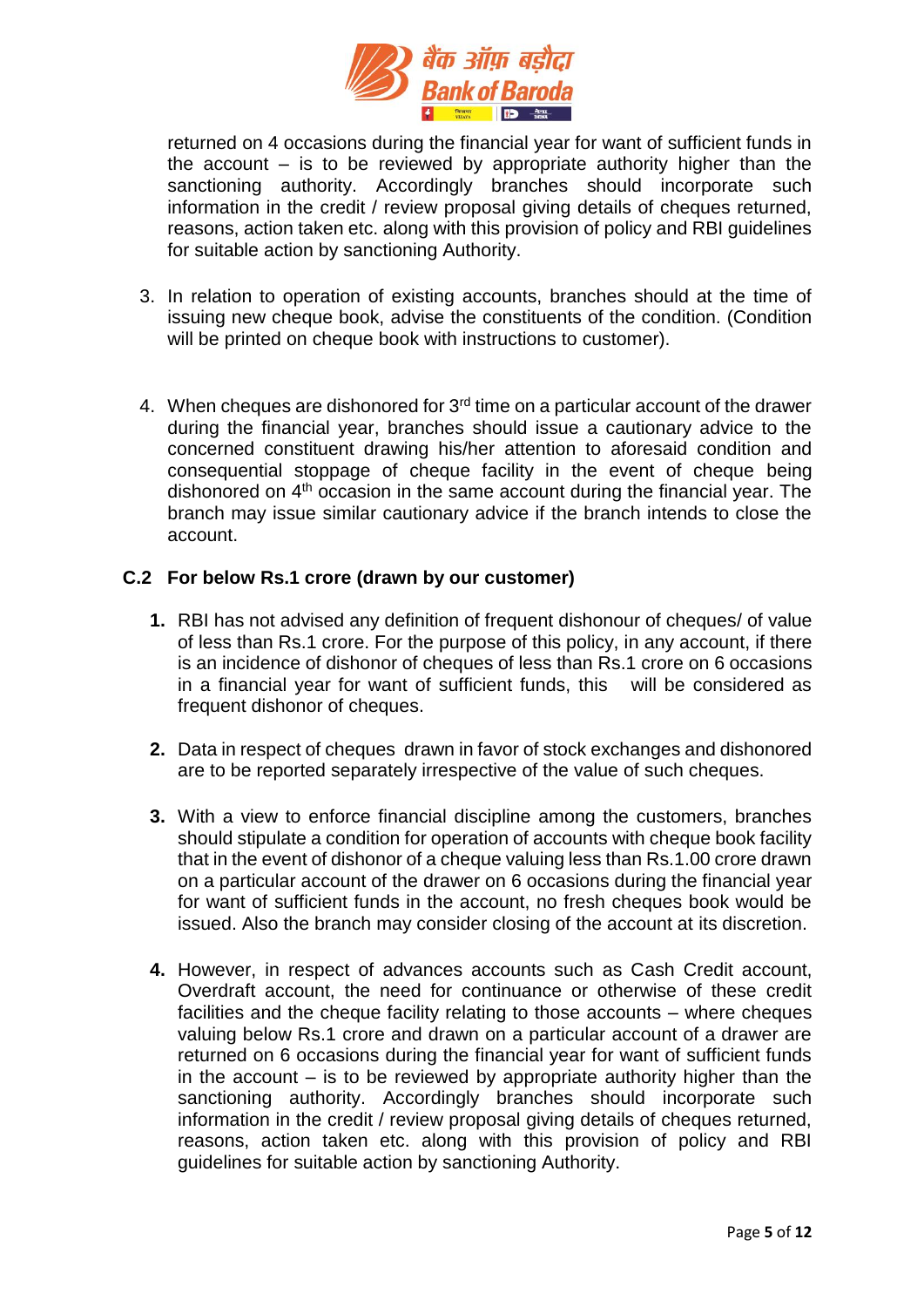

**5.** When cheques are dishonored on 5<sup>th</sup> occasion in a particular account of the drawer during the financial year, branches should issue a cautionary advice to the concerned constituent drawing his/her attention to aforesaid condition and consequential stoppage of cheques facility in the event of cheques being dishonored on  $6<sup>th</sup>$  occasion on the same account during the financial year. Similar cautionary advice may be issued if a bank intends to close the account. *A menu has been provided in Finacle to generate letters to be sent to customers for ensuring compliance of the guidelines.* 

Any deviation in the compliance of the above procedures by the branches / field functionaries is to be viewed seriously and necessary deterrent action will be required to be taken. Wherever, it is brought to light that there is delay in dispatching the dishonored cheques to the beneficiary, internal investigation to be carried out and suitable action taken thereafter so that any scope for causing delay in or withholding the communication of the fact of dishonor of the cheques to the payee / holder of such dishonored cheques.

#### **D.2 Return of Dishonoured Cheques presented in outward clearing (i.e. for the cheques presented on behalf of our customers drawn on other banks)**

Bank has centralized clearing functions in many cities at City Back Offices (CBOs) whereby processing of Inward and Outward clearing in respect of all branches of a city are carried out at CBOs. In such cases also, the guidelines mentioned above remain unchanged. However, operational process of return of cheques from CBO to paying / collecting branches as advised by way of various circulars and CBO Operational Manual should be strictly complied with.

CBOs and branches must comply with the procedure prescribed in respect of return cheques which inter –alia state that Bank (i.e. CBOs / Hub / Collecting branch etc) on receipt of such dishonoured cheques, should dispatch / deliver in person to the payees/holders immediately but in any case within a maximum period of 24 hours of return of instrument. If there is holiday on the next day, than on the first day when CBOs / Hubs / branch reopens after holiday.

#### **D.2.1. CTS Clearing:**

Guidelines for returning of Dishonoured Cheques are mutatis mutandis applicable to Branches / CBOs / Hubs under CTS Clearing.

#### **E. Dishonour of NACH/ECS(Debit) Mandate: Section 25 of the payment and Settlement System Act,2007**

Electronic Clearing Service (ECS) was introduced by Reserve Bank of India (RBI) in early nineties as a new method of effecting bulk and repetitive transactions electronically.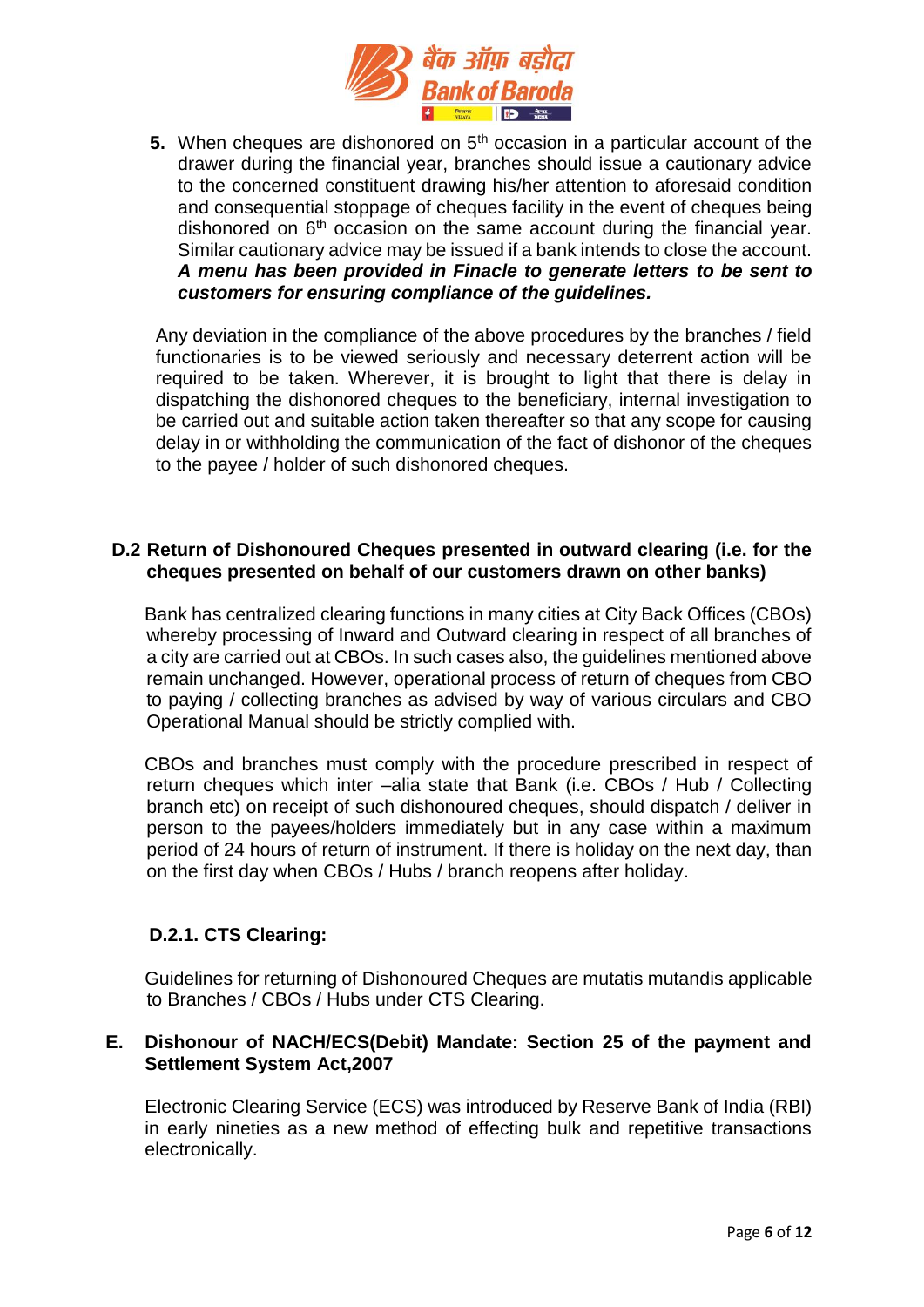

National Automated Clearing House (NACH) is a payment system operated by National Payment Corporation of India (NPCI) on the line of ECS, where Corporations and Banks are members. The physical mandates are obtained by Corporates/Sponsor Banks and sent to NPCI through Mandate Management System(MMS). The destination banks receives the mandates through MMS and authorize the same in their CBS. On the strength of the mandates, the future debits are raised by sponsor Banks. Acceptance of ECS mandates is now stopped by Banks and only NACH mandates are accepted. ECS system is now being migrated to NACH by RBI.

In case of NACH/ECS (Debit) customer gives mandate for debiting his/her account for payment of various bills such as Telephone, Electricity, and Insurance Premium and also for repetitive debit in his/her account. This mandate is to be registered in the system after verification of the signature. Branches are to generate mandate serial no. through the system which is to be mentioned on the physical mandate letter for future reference. Branches should send a letter to user institution /service provider enclosing a photocopy of the Mandate letter (Original to be retained with the branch) requesting for User Debit Reference (UDR) number and mentioning that the mandate will become effective only upon receipt of UDR No. A copy of this letter should be endorsed to the account holder for information.

#### **Procedure for return of NACH/ECS (Debit):**

NACH/ECS debits are returned when there is no sufficient balance in the account, closure of accounts, or there is discrepancy in account particulars.

In case where NACH/ECS debits are returned for want of funds 6 times in a particular financial year, the branch should issue notice and the NACH/ECS mandate should be treated as revoked under advice to the user institution/ service provider. Also the branch may consider closing the account at its discretion by giving suitable notice to the customer.

In the event of accounts already closed, branch should inform their customer by sending Registered /A.D letter on the last recorded address about return of NACH/ECS (debit) on account of closure of his/her account.

In the event of discrepancies in the particulars due to which NACH/ECS debits are returned, branch should invariably contact the customer and inform him/her to update the particulars of his/her account with the respective organization.

#### **F. Positive Pay system**

The concept of Positive pay involves a process of reconfirming key details of large value cheques. Under this process, the issuer of the cheque submits electronically, through channels like SMS, Mobile App, internet Banking, ATM etc., certain minimum details of that cheque (like date, name of the beneficiary/payee, amount etc.) to the drawee bank, details of which are cross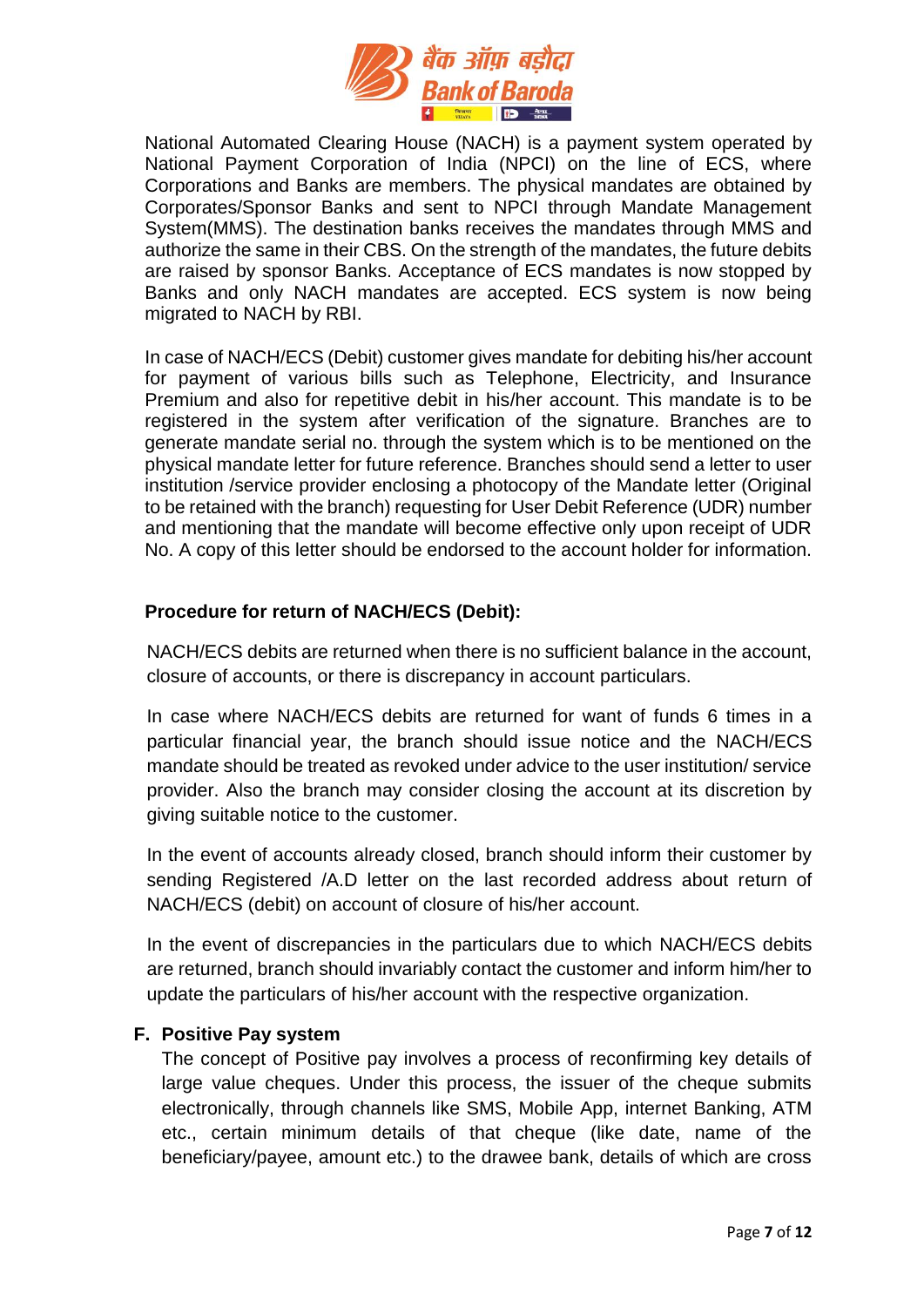

checked with the presented cheque by CTS. Any discrepancy is flagged by CTS to the drawee bank and presenting bank, who would take redressal measures

# **G. Periodicity of Review:**

The policy for "Dishonour of Cheques" containing guidelines for Dishonor of cheques for Rs.1 crore and above, Dishonour of cheques below Rs.1 crore and matters relating to frequent Dishonour of ECS mandates will be effective up to 31.03.2025.

**"Post the approval of the Policy, any changes made by the RBI on the rules and regulations in respect of dishonour of cheques shall form an integral part of the Policy, pending their formal inclusion at the time of the next renewal of the Policy."**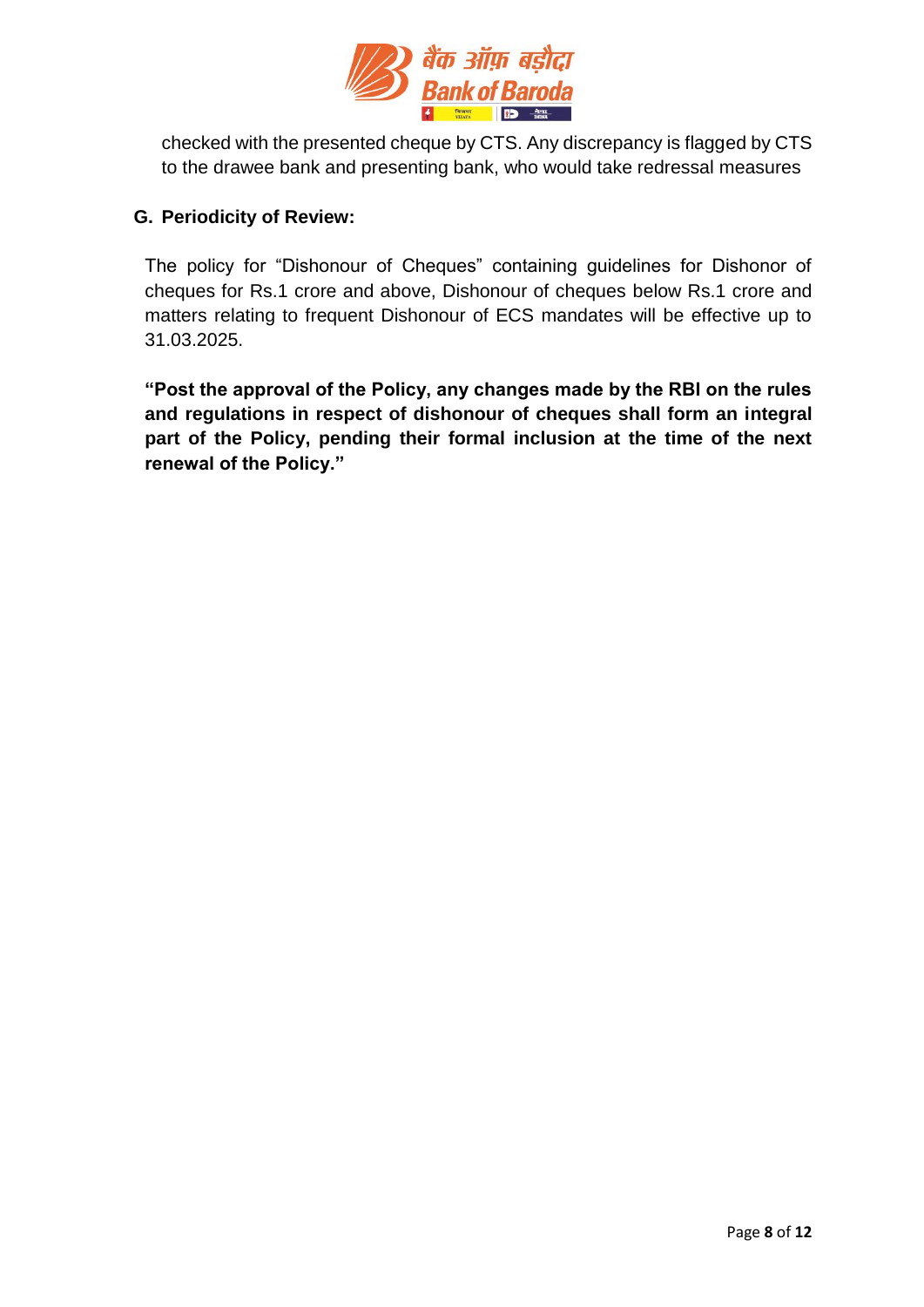

#### **Annexure: A**

#### **Illustrative but not exhaustive list of objections / reasons where customers are not at fault.**

(Applicable for Instrument and Image-based Cheque Clearing as detailed in Annexure D to Uniform Regulations and Rules for Bankers' Clearing Houses)

## **Code No Reasons for Return**

- Instrument mutilated; requires bank's guarantee
- Clearing House stamp / date required
- Wrongly delivered / not drawn on us
- Present in proper zone
- Instrument contains extraneous matter
- Image not clear; present again with paper
- Present with document
- Item listed twice
- Paper not received
- Crossed to two banks
- Crossing stamp not cancelled
- Clearing stamp not cancelled
- Instrument specially crossed to another bank
- Payee's endorsement irregular / requires collecting bank's confirmation
- Endorsement by mark / thumb impression requires attestation by Magistrate with seal
- Advice not received
- Amount / Name differs on advice
- Drawee bank's fund with sponsor bank insufficient(applicable to submembers)
- Payee's separate discharge to bank required
- Not payable till 1stproximo
- Pay order requires counter signature
- Required information not legible / correct
- Bank's certificate ambiguous / incomplete / required
- Draft lost by issuing office; confirmation required from issuing office
- Bank / Branch blocked
- 83 Digital Certificate validation failure
- Other reasons-connectivity failure
- 'Payee's a/c Credited' Stamp required
- Bank excluded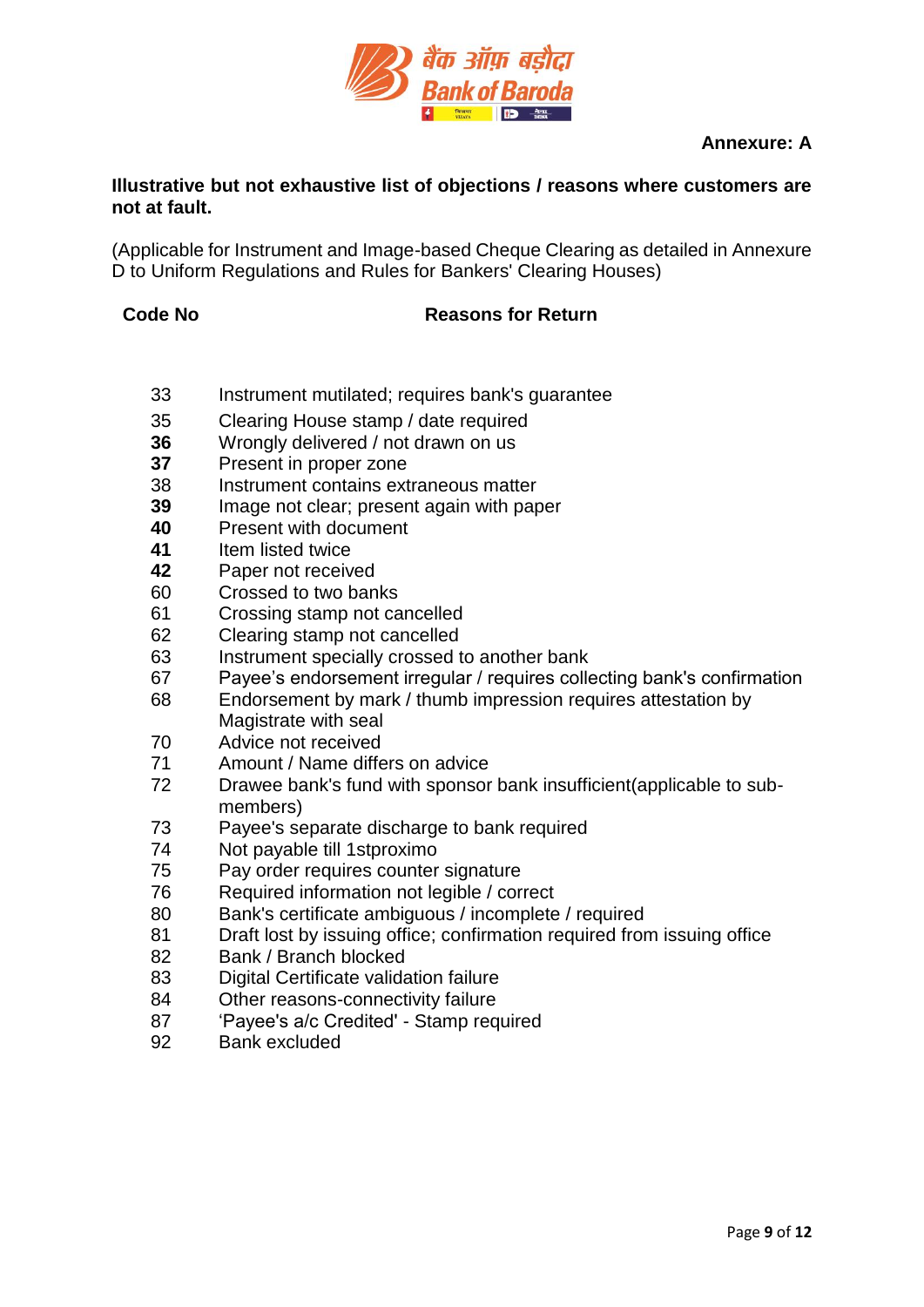

#### **Annexure-1**

**STATEMENT ON DISHONOURED CHEQUES FOR RS.1.00 CRORE AND ABOVE FOR THE QUARTER ENDED ----------------**

Branch : Region : Zone : Telephone NO.

**(A – 1) Dishonoured cheques for Rs.1.00 crore and above - drawn by our customers maintaining account with our Branches (excluding cheques drawn in favour of Stock Exchanges)**

| Sr<br>No.<br>BR. | Date<br>0f<br>retu<br>rn | Ch<br>q.<br>No<br>$\blacksquare$ | Date<br>0f<br>chequ<br>e | Amt | A/c<br>Typ<br>e<br>&<br>No. | Name<br>οf<br><b>Drawer</b><br>of chq | Nam<br>e of<br>paye<br>$\mathbf e$ | <b>Presentin</b> Reaso<br>g Bank | n<br>οf<br>return | Date<br>on<br>which<br>the<br>chq<br>was<br>returned<br>the<br>to<br>Payee | Date of $ Re$<br>actual<br>deliver<br>0f<br>chequ<br>to<br>e<br>Bank/<br>Payee | ma<br>rks |
|------------------|--------------------------|----------------------------------|--------------------------|-----|-----------------------------|---------------------------------------|------------------------------------|----------------------------------|-------------------|----------------------------------------------------------------------------|--------------------------------------------------------------------------------|-----------|
|                  | $\overline{2}$           | 3                                | 4                        | 5   | 6                           |                                       | 8                                  | 9                                | 10                | 11                                                                         | 12                                                                             | 13        |
|                  |                          |                                  |                          |     |                             |                                       |                                    |                                  |                   |                                                                            |                                                                                |           |

**(A – 2) Dishonoured cheques for Rs.1.00 crore and above - Cheque deposited by our customers in their account drawn on other banks and returned unpaid by other Banks.** 

**(Excluding cheques drawn in favour of Stock exchanges)**

| Sr<br>No.<br>BR. | Date<br>οf<br>retur<br>n | Ch<br>q.<br>No. | Date<br>of<br>chequ<br>е | A<br>mt | A/c<br>Typ<br>е<br>&<br>No. | Name<br>of<br>Draw<br>0f<br>er<br>chq | Nam<br>e of<br>paye<br>e | Prese<br>n<br>ting<br><b>Bank</b> | Reas<br>on<br>of<br>return | Date<br>on<br>which<br>the<br>chq<br>was<br>return<br>ed<br>to<br>the | Date<br>οf<br>actual<br>delive<br>of<br>ry<br>chequ<br>to<br>е<br>Bank/<br>Payee | Remar<br>ks |
|------------------|--------------------------|-----------------|--------------------------|---------|-----------------------------|---------------------------------------|--------------------------|-----------------------------------|----------------------------|-----------------------------------------------------------------------|----------------------------------------------------------------------------------|-------------|
|                  |                          |                 |                          |         |                             |                                       |                          |                                   |                            | Payee                                                                 |                                                                                  |             |
|                  | 2                        | 3               | 4                        | 5       | 6                           |                                       | 8                        | 9                                 | 10                         | 11                                                                    | 12                                                                               | 13          |

Date: 1. Signatory………………

2 .Name of the signatory……………….

Place: 3. Designation: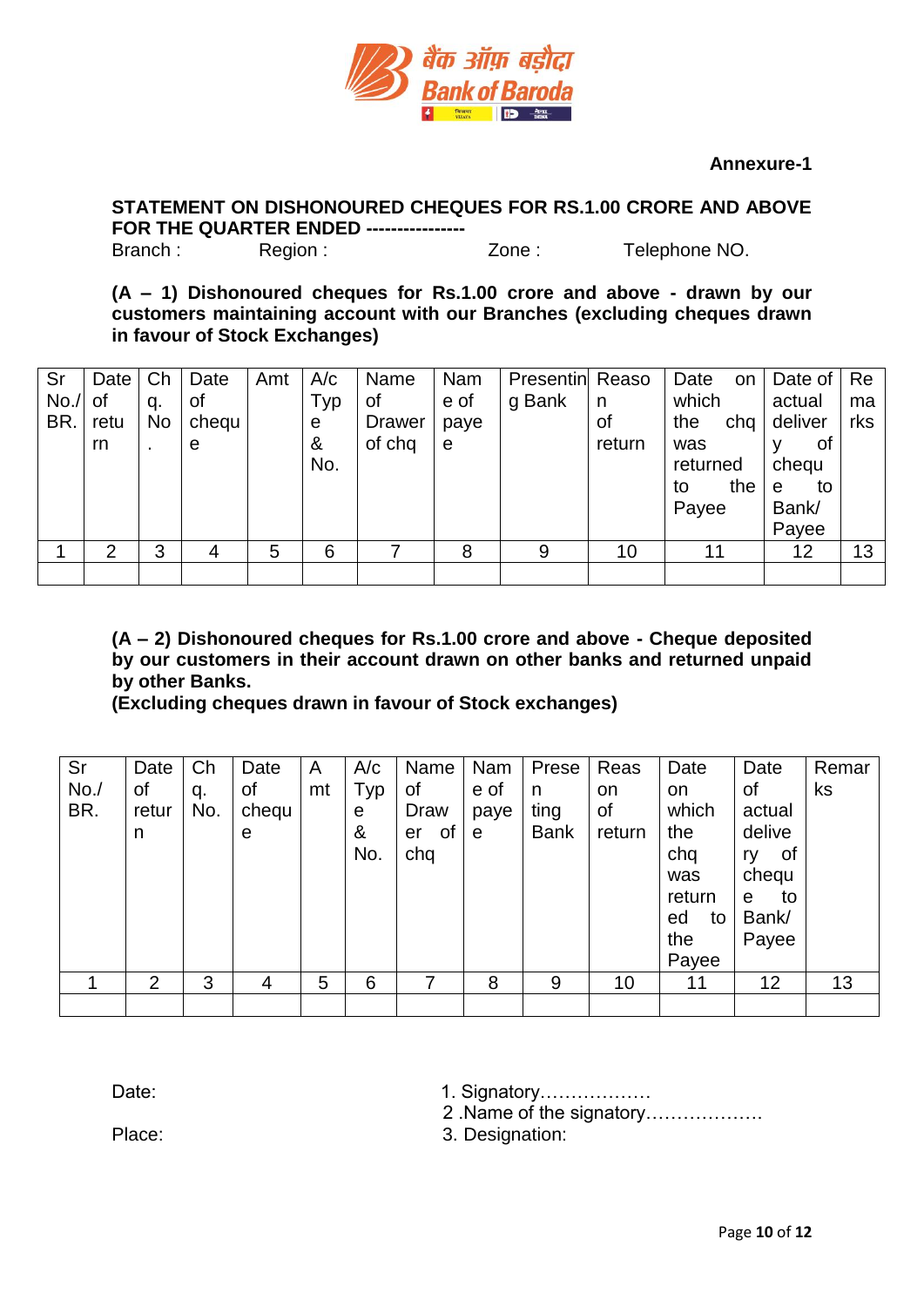

#### **Annexure-2**

#### **STATEMENT ON ALL DISHONOURED CHEQUES DRAWN IN FAVOUR OF STOCK EXCHANGES FOR QUARTER ENDED ……………………….**

BRANCH ………………… REGION ………………. ZONE …………. TEL.NO………..

(**B –1) Dishonoured cheques drawn by our customers in favour of stock exchanges –cheque drawn by our customers maintaining account with our branches.** 

| Sr<br>No.<br>BR. | Date<br>0f<br>return | Chq.<br>No. | Date<br>οf<br>cheque | Amt | A/c<br>Type<br>&<br>No. | Name<br>οf<br>Drawer<br>of chq | Name<br>0f<br>payee | Presen<br>ting<br><b>Bank</b> | Reason<br>οf<br>return | Date on<br>which<br>the chq<br>was<br>returned<br>the<br>to<br>payee | Date of<br>actual<br>delivery<br>οf<br>cheque<br>to<br>Bank/<br>Payee | Re<br>mar<br>ks |
|------------------|----------------------|-------------|----------------------|-----|-------------------------|--------------------------------|---------------------|-------------------------------|------------------------|----------------------------------------------------------------------|-----------------------------------------------------------------------|-----------------|
|                  | ົ                    | 3           | 4                    | 5   | 6                       |                                | 8                   | 9                             | 10                     | 11                                                                   | 12                                                                    | 13              |
|                  |                      |             |                      |     |                         |                                |                     |                               |                        |                                                                      |                                                                       |                 |

#### (B-2) **Dishonoured cheques drawn in favour of stock exchanges –cheque deposited by our customers /stock exchanges in their account with us and returned unpaid by other banks**)

| Sr<br>No.<br>BR. | Date<br>οf<br>return | Chq.<br>No. | Date<br>0f<br>cheque | Amt | A/c<br>Type<br>&<br>No. | Name<br>οf<br>Drawer<br>of chq | Name<br>οf<br>payee | Presen<br>ting<br><b>Bank</b> | Reason<br>0f<br>return | Date on<br>which<br>the chq<br>was<br>returned<br>the<br>to<br>payee | Date of<br>actual<br>delivery<br>οf<br>cheque<br>to<br>Bank/<br>Payee | Rem<br>arks |
|------------------|----------------------|-------------|----------------------|-----|-------------------------|--------------------------------|---------------------|-------------------------------|------------------------|----------------------------------------------------------------------|-----------------------------------------------------------------------|-------------|
|                  | ົ                    | 3           |                      | 5   | 6                       |                                | 8                   | 9                             | 10                     | 11                                                                   | 12                                                                    | 13          |
|                  |                      |             |                      |     |                         |                                |                     |                               |                        |                                                                      |                                                                       |             |

Date: 1. Signatory………………

2. Name of the signatory

Place: 3. Designation: